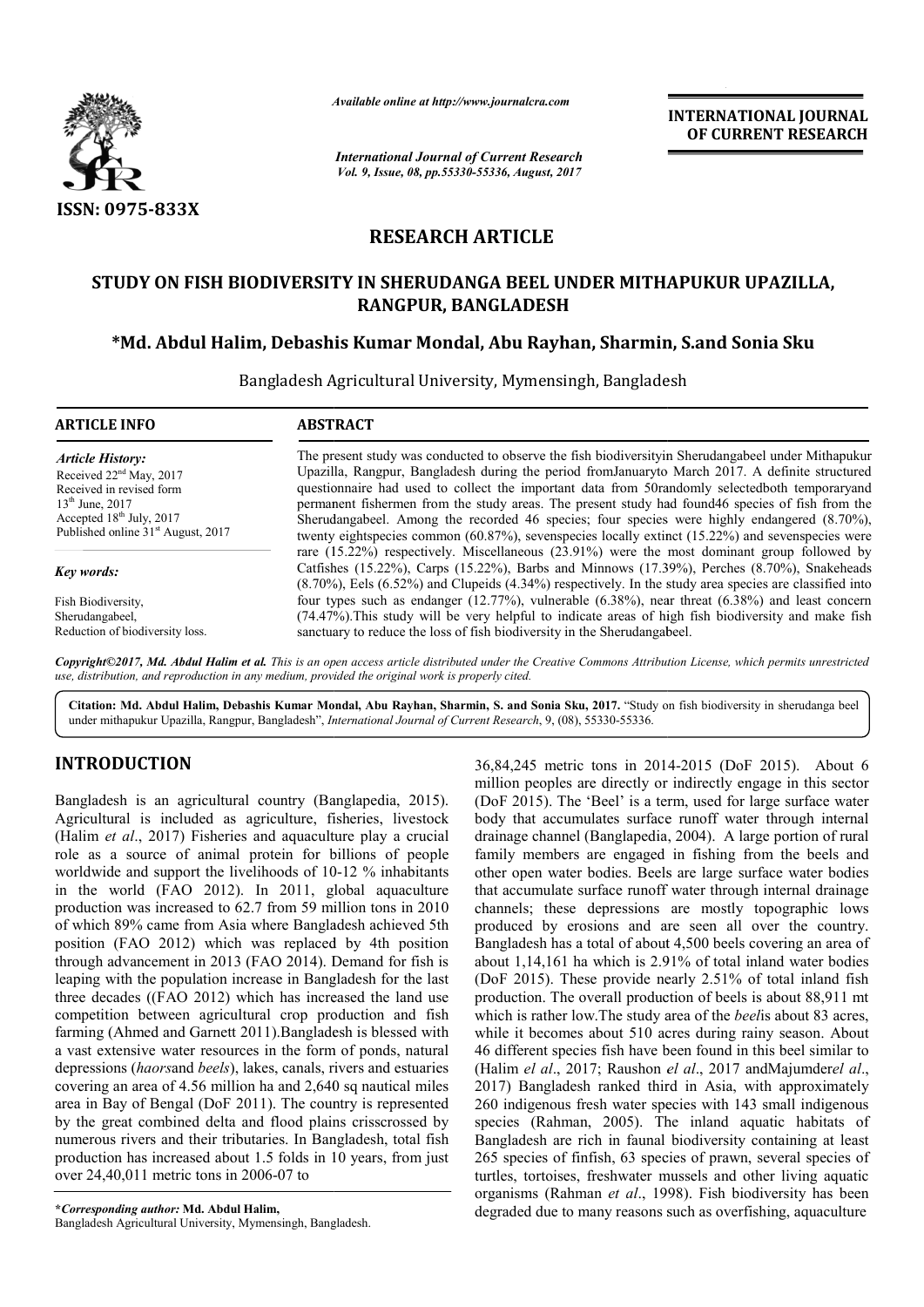practice, exotic species, habitat loss and degradation, segmentation, pollution, alterations to hydrology, dredging etc. thus the availability of our indigenous freshwater fish species have declined to a great extent over the years and many of them are either rare or at the verge of extinction (Halim *et al*., 2017). Among the 260 freshwater fish species 54 are threatened in Bangladesh (IUCN Bangladesh 2000). Sherudangabeelhas a great contribution to remove rural poverty and to supply food to the poor fishing community. Considering the above these facts, the present study was carried out to assess fish biodiversity in this beel.

# **MATERIALS AND METHODS**

The study was carried out in Sherudangabeelsituated in the northern part of Bangladeshunder Mithapukur Upazilla in Rangpur district (Figure 1). The study was conducted during January to March 2017.The area of the *beel*is about 83 acres, while it becomes about 510 acres during rainy season. The *beel*is located in Mithapukur Upazila of Rangpur district, Bangladesh. Its geographical coordinates are 25° 34' 30" North, 89° 16' 00" East. There are several *beels*are scattered in this upazila includingKafrikhalbeel, Chandagaribeel, Chatra*beel*, Salinir*beel*, Chaitali*beel*, BoroPhaliar*beel*, Bororuher*beel*, 26-bigha DublaChori*beel*, TulshiDanga*beel* and Sherudanga*beel*. Among them, Sherudanga*beel*is largest which is situated to the western side from the Upazila office having 8 km distance. The *beel*area usually flooded every year. It remained under water most time of the year. From the month of June to September, the depth of water of the *beel*becomes 3.5 to 4.5 m. At the dry season (January to April), some portion of the *beel* wasdried.

discussion (FGD), social mapping and cross interviews with key informants were used for fishermen. The collected data were summarized and processed for analysis by using MS Excel and SPSS-20 version. Tables and graph had been used for data presentation.

# **RESULTS**

A variety of fishes which comprising of 46 species were recorded at Sherudangabeel described bycatfishes, carps, snakehead, perch, eels, barbs and minnows, clupeids and other miscellaneous species which are described below.

#### **Catfishes**

Sevenspecies of catfish (15.22%) were recorded in study areas during the period of investigation (Table 1).

#### **Carps**

During the period of present investigation seven species of carps (15.22%) were recorded (Table 2).

### **Snakehead**

Four species of snakehead (8.70%) were recorded during study period (Table 3).

### **Perches**

In case of perch four speciesof perches (8.70%) were recorded (Table 4).





In the study, a total of 50 fishermen (both permanent and temporary) were randomly selected from surrounding the beel.At first, primary information was collected from Senior Upazila Fisheries Officer, Mithapukur regarding the fish biodiversity and fish availability in Sherudangabeel.During collection of data, both primary and secondary sources were considered. For the study a combination of interview schedule, participatory rural appraisal (PRA) tool such as, focus group

# **Eels**

Three species of eels (6.52%) were found (Table 5).

#### **Barbs and minnows**

During study period barbs and minnows (17.39%)were found (Table 6).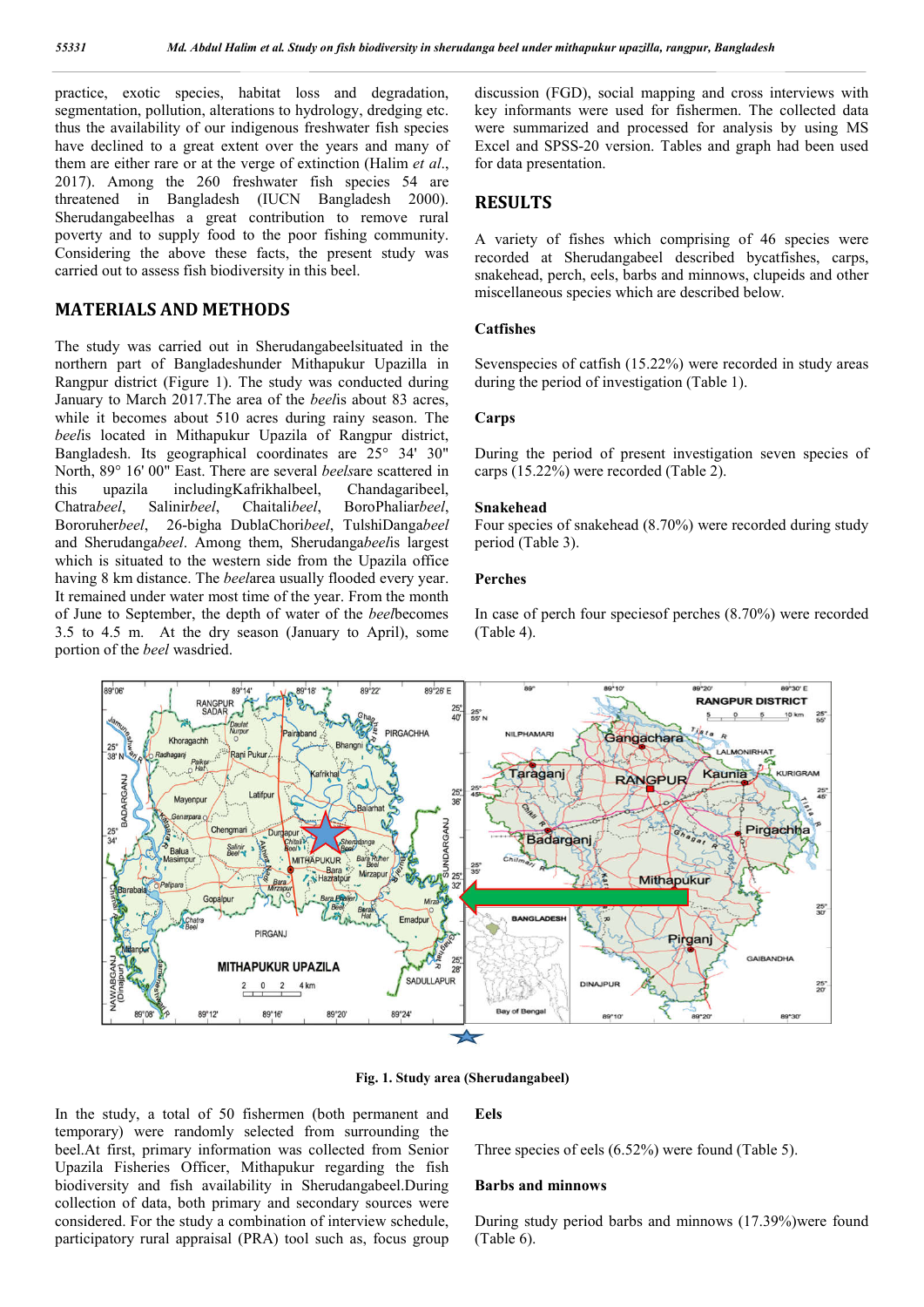| SI <sub>No.</sub> | Family           | Common name           | Scientific name                                 | As Survey report  | As IUCN (2015a, b) |
|-------------------|------------------|-----------------------|-------------------------------------------------|-------------------|--------------------|
|                   | Bagridae         | Catfish               | Mystuscavasius<br>(Hamilton, 1822)              | Highly endangered | Least Concern      |
|                   | Bagridae         | Striped dwarf catfish | <i>Mystusvittatus</i><br>(Bloch, 1794)          | Common            | Least Concern      |
|                   | Bagridae         | Catfish               | <i>Mystusaor</i><br>(Hamilton, 1822)            | Locally extinct   | Least Concern      |
| 4                 | Clariidae        | Catfish               | Clariusbatrachus(Linnaeus, 1758)                | Common            | Least Concern      |
|                   | Heteropneustidae | Stinging catfish      | Heteropneustesfossilis<br>(Bloch, 1794)         | Common            | Least Concern      |
| 6                 | Siluridae        | Catfish               | Ompokpabda<br>(Hamilton, 1822)                  | Highly endangered | Endanger           |
|                   | Siluridae        | Catfish               | <i><b>Ompakbimaculatus</b></i><br>(Bloch, 1794) | Highly endangered | Endanger           |

**Table 1. A list of catfishes as recoded during the period of present study**

## **Table 2. A list of carp species as recorded during the period of study**

| SI <sub>No.</sub> | Family     | Common name       | Scientific name                                 | As Survey report | As IUCN (2015a, b) |
|-------------------|------------|-------------------|-------------------------------------------------|------------------|--------------------|
|                   | Cyprinidae | Indian major carp | Labeorohita                                     | Common           | Least Concern      |
|                   |            |                   | (Hamiltom, 1822)                                |                  |                    |
| $\overline{2}$    | Cyprinidae | Common carp       | Cyprinuscarpio var. communis                    | Common           | Least Concern      |
|                   |            |                   | (Linneaus, 1758)                                |                  |                    |
| 3                 | Cyprinidae | Chines carp       | Hypophthalmicthys molitrix                      | Common           | Least Concern      |
|                   |            |                   | (Valenciennes in Cuvier and Valenciennes, 1844) |                  |                    |
| 4                 | Cyprinidae | Chines carp       | Ctenopharyngodonidella                          | Common           | Least Concern      |
|                   |            |                   | (Valenciennes in Cuvier and Valenciennes, 1844) |                  |                    |
| 5                 | Cyprinidae | Indian major carp | Catlacatla                                      | Common           | Least Concern      |
|                   |            |                   | (Hamiltom, 1822)                                |                  |                    |
| 6                 | Cyprinidae | Indian major carp | Cirrhinuscirrhosus                              | Common           | Near Threat        |
|                   |            |                   | (Bloch, 1795)                                   |                  |                    |
| $\overline{7}$    | Cyprinidae | Exotic carp       | Aristichthysnobilis                             | Common           | Least Concern      |
|                   |            |                   | (J. Richardson, 1845)                           |                  |                    |

## **Table 3. A list of snakeheads as recorded during the period of study**

| SI <sub>No.</sub> | Family    | Common name       | Scientific name                                 | As Survey report | As IUCN $(2015a, b)$ |
|-------------------|-----------|-------------------|-------------------------------------------------|------------------|----------------------|
|                   | Channidae | Snakehead         | Channastriatus<br>(Bloch, 173)                  | Common           | Least Concern        |
|                   | Channidae | Snakehead         | Channa punctatus<br>(Bloch, 173)                | Common           | Least Concern        |
|                   | Channidae | Asiatic snakehead | Channaorientalis<br>(Bloch and Schneider, 1801) | Common           | Least Concern        |
| 4                 | Channidae | Giant snakehead   | <i>Channamarulius</i><br>(Hamilton, 1822)       | Common           | Endanger             |

# **Table 4. A list of perch species as recorded during the period of study**

| SI No. | Family        | Common name              | Scientific name                               | As Survey report  | As IUCN $(2015a, b)$ |
|--------|---------------|--------------------------|-----------------------------------------------|-------------------|----------------------|
|        | Anabantidae   | Striped gourami          | Colisafasciatus<br>(Bloch and Schneider 1801) | Common            | <b>Least Concern</b> |
|        | Anabantidae   | Gourami                  | Colisalalius<br>(Hamilton, 1822)              | Highly endangered | Least Concern        |
|        | Anabantidae   | Climbing perch           | Anabas testudineus<br>(Bloch, 1792)           | Common            | Least Concern        |
| 4      | Centropomidae | Elongated glass perchlet | Chanda nama<br>(Hamilton, 1822)               | Common            | Least Concern        |

# **Table 5. A list of eel species as recoded during the period of present study**

| SI No. | Family          | Common name                  | Scientific name                          | As Survey report | As IUCN (2015a, b) |
|--------|-----------------|------------------------------|------------------------------------------|------------------|--------------------|
|        | Mastacembelidae | Striped spiny eel            | Macrognathuspancalus<br>(Hamilton, 1822) | Common           | Least Concern      |
| ∼      | Mastacembelidae | One-Striped spiny eel        | Macrognathusaculeatus<br>(Bloch, 1786)   | Rare             | Near Threat        |
|        | Mastacembelidae | Tire-track striped spiny eel | Macrognathusarmatus<br>(Lacepede, 1800)  | Rare             | Endanger           |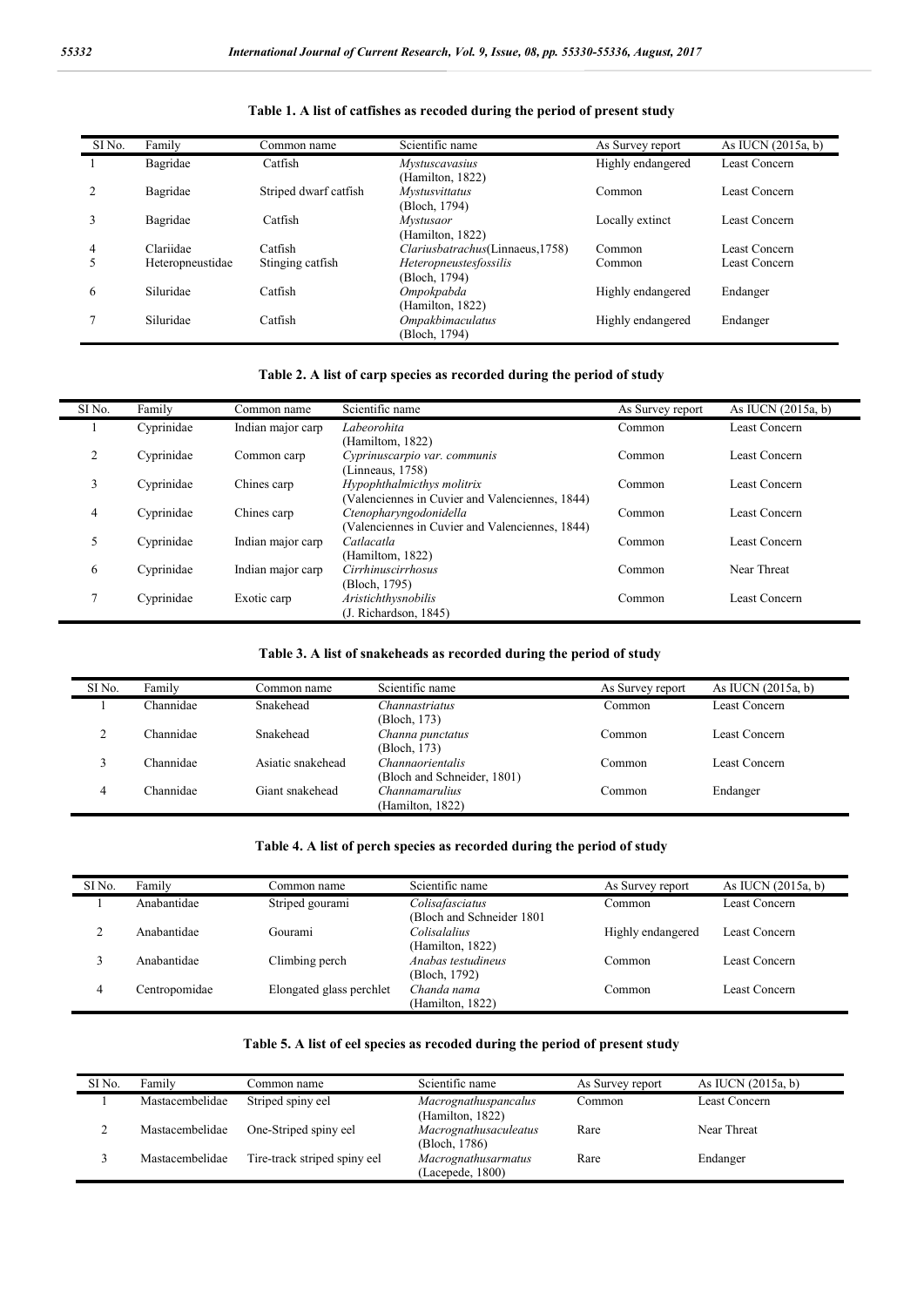| SI <sub>No.</sub> | Family          | Common name         | Scientific name                           | As Survey report | As IUCN $(2015a, b)$ |
|-------------------|-----------------|---------------------|-------------------------------------------|------------------|----------------------|
|                   | Cyprinidae      | Barb                | Amblypharyngodonmola(Hamilton, 1822)      | Common           | Least Concern        |
| 2                 | Cyprinidae      | Cotio               | Rohteecotio<br>(Day, 1878)                | Locally extinct  | Least Concern        |
| 3                 | Cyprinidae      | Indian glass barb   | Chela laubuca<br>(Hamilton, 1822)         | Locally extinct  | Vulnerable           |
| 4                 | Cyprinidae      | Minnow/barb         | Salmostomabacaila<br>(Hamilton, 1822)     | Common           | Least Concern        |
| 5                 | Cyprinidae      | Spot fin swamp barb | Puntius sophore<br>(Hamilton , 1822)      | Common           | Least Concern        |
| 6                 | Cyprinidae      | Fire-fin barb       | <i>Puntius ticto</i><br>(Hamilton, 1822)  | Common           | <b>Least Concern</b> |
|                   | Cyprinidae      | Olive barb          | Puntius sarana<br>(Hamilton, 1822)        | Locally extinct  | Least Concern        |
| 8                 | Cyprinodontidae | Barb                | <i>Esomusdanricus</i><br>(Hamilton, 1822) | Common           | Least Concern        |

## **Table 6. A list of barbs and minnows as recoded during the period of study**

## **Table 7. A list of clupeid fish species as recorded during the period of study**

| SI No. | Family    | Common name       | Scientific name                    | As Survey report | As IUCN $(2015a, b)$ |
|--------|-----------|-------------------|------------------------------------|------------------|----------------------|
|        | Clupeidae | Ganga river sprat | Coricasoborna<br>(Hamilton, 1822)  | Rare             | Least Concern        |
|        | Clupeidae | Shad/Herring      | Gaduasiachapra<br>(Hamilton, 1822) | Locally extinct  | Vulnerable           |

#### **Table 8. A list of miscellaneous fish species as recorded during the period of study**

| SI No.         | Family        | Common name           | Scientific name                      | As Survey report | As IUCN (2015a, b)   |
|----------------|---------------|-----------------------|--------------------------------------|------------------|----------------------|
|                | Belonidae     | Needle fish           | Xenentodoncancila                    | Common           | Least Concern        |
|                |               |                       | (Hamilton, 1822)                     |                  |                      |
| $\overline{c}$ | Belonidae     | Wrestling half breaks | Dermogenvspusilla                    | Locally extinct  | Endanger             |
|                |               |                       | (Kuhl& van Hasselt, 1823)            |                  |                      |
| 3              | Chacidae      | Indian chaca          | Chacachaca                           | Locally extinct  | Endanger             |
|                |               |                       | (Hamilton, 1822)                     |                  |                      |
| 4              | Nandidae      | Meni/Bheda            | <b>Nandusnandus</b>                  | Rare             | Endanger             |
|                |               |                       | (Hamilton, 1822)                     |                  |                      |
| 5              | Cobitidae     | Loach                 | Lepidocephalusguntea(Hamilton, 1822) | Rare             | Vulnerable           |
| 6              | Gobiidae      | Goby                  | Glossogobiousgiuris                  | Common           | <b>Least Concern</b> |
|                |               |                       | (Hamilton 1822)                      |                  |                      |
| 7              | Notopteridae  | Humped feather back   | Notopteruschitala                    | Common           | Endanger             |
|                |               |                       | (Hamilton 1822)                      |                  |                      |
| 8              | Notopteridae  | Humped feather back   | Notopterusnotopterus                 | Rare             | Endanger             |
|                |               |                       | (Pallas, 1769)                       |                  |                      |
| 9              | Cichlidae     | Cichlid fish          | Oreochromisnilotica                  | Common           | Least Concern        |
|                |               |                       | (Linnaeus, 1758)                     |                  |                      |
| 10             | Cichlidae     | Cichlid fish          | <i>Oreochromismossambicus</i>        | Common           | Least Concern        |
|                |               |                       | (W. K. H. Peters, 1852)              |                  |                      |
| 11             | Synbranchiade | Mud eel               | Monopleruscnuchia(Hamilton, 1822)    | Rare             | Near threat          |

# Different types of fish groups found in study area



**Fig. 2. Different types of fish groups recorded during the period of study**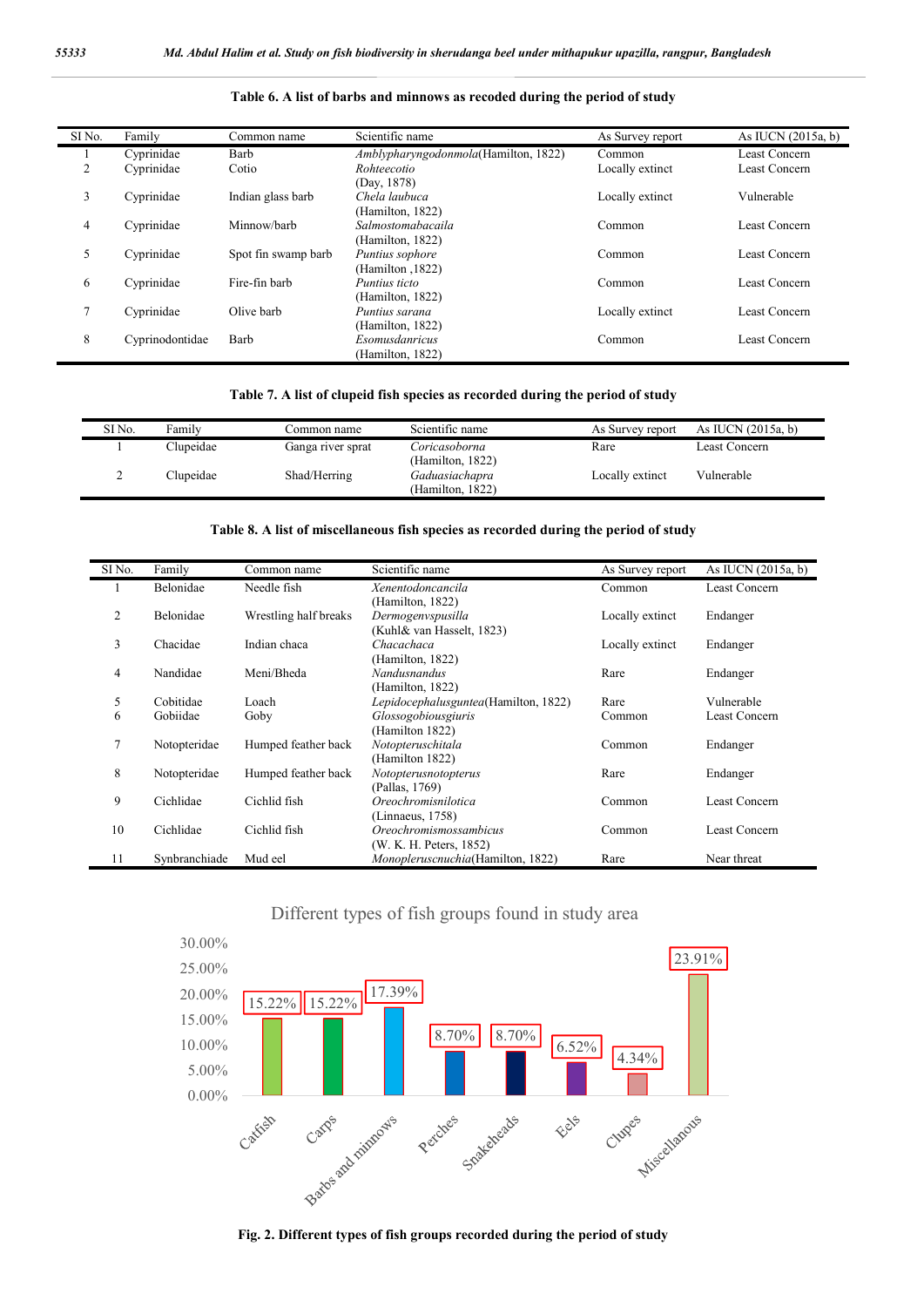

**Fig. 3. Available groups found in study area** 

Species are classified by IUCN Resd list in the study area



**Fig. 4. Species are classified by IUCN Red list**

#### **Clupeids**

In case of clupeids, two species (4.34%) fish were found in the study areas (Table 7).

#### **Miscellaneous**

Eleven other miscellaneous (23.91%) fish species (Table 8) were recorded during study period.

According to their availability, all the species were classified into four types such as Highly endangered, Common, Locally extinct and Rare (Fig: 3).

According to IUCN (2015 a, b) Species are classified a. Extinct (EX), b. Extinct in the wild, c. Threatened (1. Critically endanger, 2. Endanger and 3. Vulnerable), d. Near threatened, e. Least concern, f. Data deficient and g. Not evaluate. In the study area species are classified into four types such as endanger (19.57%), vulnerable (6.52%), near threat (6.52%) and Least concern (67.39%) (Fig: 4).

# **DISCUSSION**

Bangladesh having vast and diversified water resources of 4.34 million ha is unique in term of valuable wetland ecosystem and associated aquatic biodiversity ranking third in Asia with approximately 260 indigenous fresh water species (Rahman, 2005).During the period of study 46 species of the fish fauna

were recorded. Among them, 7 catfishes, 7 species of carps, 4 species of snakeheads, 4 species of perches, 3 species of eels, 8 species of barbs and minnows, 2 species of clupeid species, and other miscellaneous 11 species were found in varying level of abundance similar to (Halim *et al*., 2017). According to the abundance of fish species, they were categorized into 4 groups like, highly endangered (8.70%), common (60.87%), locally extinct (15.22%) and rare (15.22%) similar to (Halim *et al*., 2017). Among 46 species the highest numbers of fishes were miscellaneous (23.91%) and the lowest (4.35%) were clupeid. A total of 68 species recorded of fish in water bodies of Itna, Kishoregonj (Sakawat, 2002). A total of 54 species recorded of fish in water bodies of Kafrikhalbeel (Halim *et al*., 2017) similarly 52 species were found inshorupdahbeel, Manirumpur, Jessore (Majumder *et al*., 2017) and 55 species were found in the old Brahmaputra river, Mymensingh(Raushon*et al.,* 2017). A total number of 70 species of fishes were identified so far from the GhariaBeel (Chakraborty and Mirza, 2007). A total number of 40 species of fish including three exotic species from Chanda Beel (Ehshan *et al.,* 2000). About 260 species of freshwater fish recorded belonging to 55 families in Bangladesh (Rahman *et al.,* 1998). A total number 101 species of fish from the Baralbeel under Chalanbeel flood plain system in Rajshahireagion (Rana 2003). Asurvey in the Nailbeel and identified atotal of 79 fish species including 38 rare species (Nishat *et al*., 2005). This was because only the observed fishes were recorded. The regular presence of freshwater catfish recorded belonging to the family Siluridae in the beels, haor, baors, flooded water bodies, ponds, streams and rivers of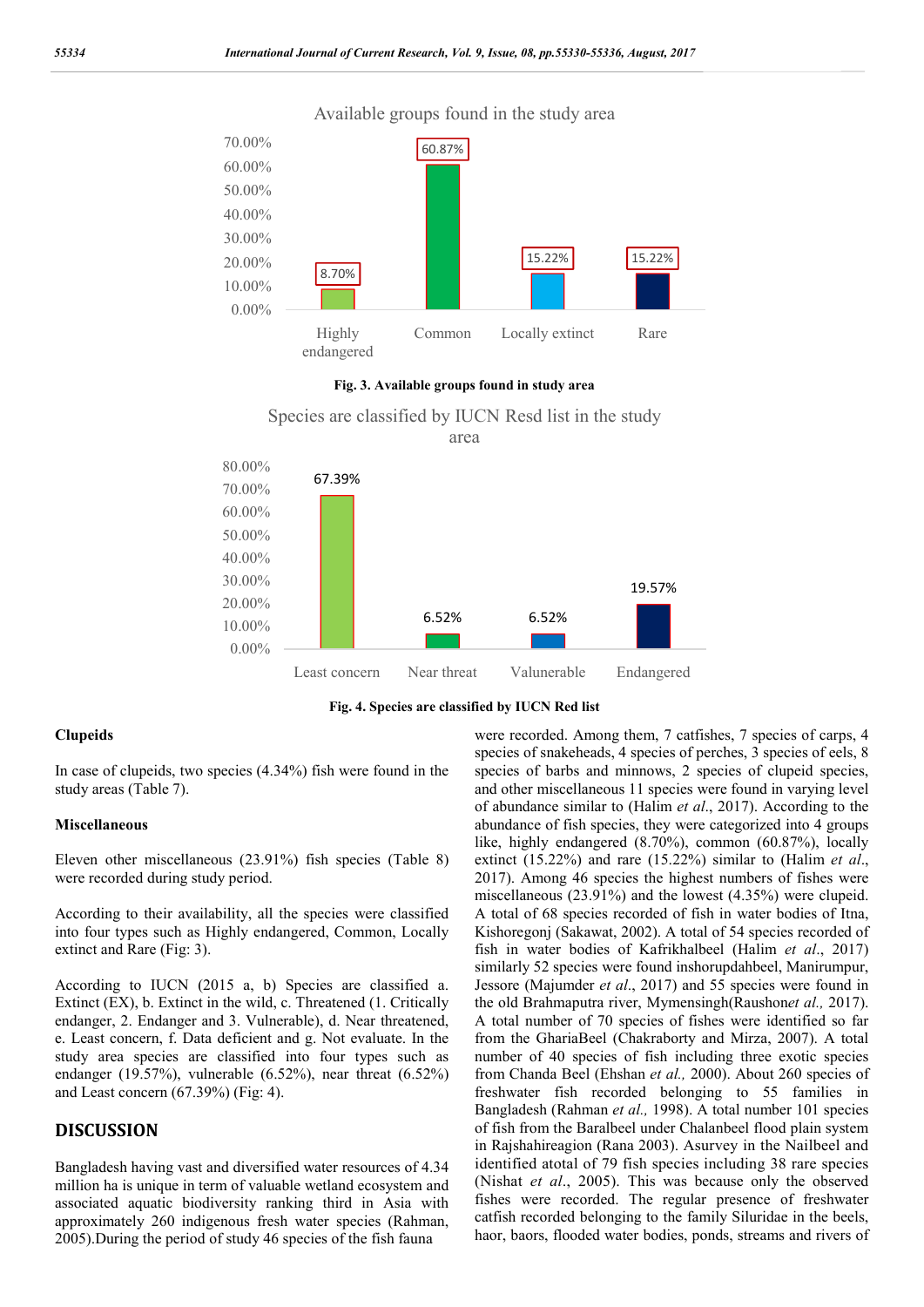Bangladesh (Siddique, 2001). A total of 92 species of fish and prawn identified from Sylhet-Mymensingh sub-basins (Haroon 2002). A total of 14 species of non-resident fish and resident species identified which 30 were common, 9 rare and 5 highly endangered in Pirlabeel under Netrokona district (Siddique 2001). A list of 106 fish species published belonging to 68 genera from the district of Mymensingh and Tangail (Doha 1973). About 105 fish species recorded from Chalanbeel (Ahsan, 2008). There were some rare species which were very incidentally or occasionally available, such as- *Botiadario, Clupisomagarua, Puntius ticto, Osteobramaacotio*etc. Once upon a time, small fishes were abundant in the rivers, *beels, jheels*, canals, streams, ponds etc. in Bangladesh (Ahsan 2008), (Jhingran and Talwar, 1991) and (Shafi and Quddus, 1982). In the study area 46species are classified into four types such as endanger (19.57%), vulnerable (6.52%), near threat (6.52%) and Least concern (67.39%). A total of 105 fish species where 45 where threatened including 25 endangered, 14 vulnerable and 6 critically endangered fish species in theChalanbeel (Ahsan 2008). A total 106 species of fishes belonging to 10 orders, 31 families and 71 genera including critically endangered (6), endangered (20),vulnerable (10) and threatened (18) from Chalanbeel (Sayeed, 2010). But now-adays, these species of fish are going to be disappeared despite of their ability to reproduce naturally due to environmental degradation. Fish habitat destruction by roads, embankments, drainage and flood control, and natural siltation along with over-fishing, have been commonly cited as causes of the deterioration of the country's resources (Ali, 1997) and (Hughes, 1994).

#### **Conclusion**

Sherudangabeel has a rich fish biodiversity. But now a days it has been faced large threat due to huge fishing pressure, overfishing, environmental pollution, siltation, urbanization and human intervention. All these threat have been created a great impact on beel ecology and ecosystem. As a result, the water quality is deteriorating day by day and the availability of fish species and another aquatic biodiversity is decreasing gradually. The complete drying up in many parts of this beel is a common scenario during lean season, which is detrimental to fish populations and ecosystem.The findings of the study will be applicable to the management of this beel. Our govt. should take proper steps to save fish biodiversity in this beel. People in adjacent areas should awareness. Moreover, the findings will to be useful to students, researchers and policy makers.

## **REFERENCES**

- Ahmed, N andGarnett, S.T. 2011. Integrated rice-fish farming in Bangladesh. Meeting the challenges of food security. *Food Security*, 3(1): 81-92. http://dx.DOI.org/10.1007/ S12571-011-0113-8.
- Ahsan, M.R.U. 2008. A study of fish biodiversity and marketing system in Chalanbeel. MS thesis, Department of fisheries biology & genetics, Bangladesh Agricultural University, Mymensingh.
- Ali, M.Y. 1997. Small indigenous fish species culture in Bangladesh, proceedings of national workshop on small indigenous fish culture in Bangladesh, IFADEP-SP, Dhaka. Bangladesh, 1997.
- Banglapedia 2004. National encyclopedia of Bangladesh. Asiatic society of Bangladesh, 1st edition February, Dhaka, Bangladesh.
- Banglapedia 2015.National Encyclopedia of Bangladesh, Asiatic Society of Bangladesh, 1st Edition February, 2012, Dhaka, Bangladesh. Available from url:www.Banglapedia. org. [Accessed February 07, 2015].
- Chakrobarty, B. K. and Mirza, M. J. A. 2007. Study of aquatic biodiversity of GhariaBeel of Bangladesh, West Bengal India, West Bengal science society. *Journal of crop and weed*. 3: 23- 24.
- DoF (Department of Fisheries). MatsyaSankalan, annual report.Ministry of fisheries and livestock. The Government of Peoples Republic of Bangladesh, Dhaka, 129. (In Bengali).
- DoF(Department of Fisheries) 2011. Sangkalan(In Bangla). Ministry of fisheries and livestock.National fish week 2011. Publishedby director general, department of Fisheries, Dhaka.
- Doha, S.1973. Fishes of the districts of Mymensinghand Tangail. *Bangladesh Journal ofZoology*. 1: 1-10.
- Ehasan, M. A., Hossain, M.S., Razzaque, A. and Alam, M.S. 2000. A usual but important fishing of Chanda Beel. *Bangladesh Journal of Zoology*. 28: 69-74.
- FAO 2012. The State of world fisheries and aquaculture. Food and Agriculture Organization of the United Nations, Rome, Italy.
- FAO 2014.The state of world fisheries and aquaculture. Food and Agriculture Organization of the United Nations, Rome, Italy.
- Halim, M.A., Salam, M.A. and Hossain, M.S. 2017. Fish biodiversity in Kafrikhal*beel*under MithapukurUpazila, Rangpur, Bangladesh. *International Journal of Fisheries and Aquatic Studies*. 5(2): 487-491.
- Haroon, A.K.Y., Halder, G.C., Rahman, S.C., Razzaque,M.A., Alam, M. andAmin, N.S.M.2002. Sylhet Mymensinghbasin fish stock assignment. Final report. BFRI Riverine Station. Chandpur-3602, Bangladesh, 81 pp.
- Hughes, R., Adnan, S. andDalal, C.B. 1994.International institute for environment and development. Research and advisory services, London.
- IUCN Bangladesh 2015a. Red list of Bangladesh: A brief on assessment result 2015. IUCN, International Union for Conservation of nature, Bangladesh. Country office Dhaka Bangladesh, 24 pp.
- IUCN Bangladesh 2015b. Red list of Bangladesh volume 5: Freshwater fishes. IUCN, International Union for Conservation of nature, Bangladesh. Country office Dhaka Bangladesh, pp xvi+360.
- IUCN Bangladesh.Red book of threatened fishes of Bangladesh. Islam, M.A., Ameen, M. and Nishat, A.(Eds.). The world conservation union, Dhaka, Bangladesh, 2000.
- Jhingran, A.G. and Talwar, P.K.1991. Inland fisheries of India and adjacent countries.Oxford and IBH publishing co. pvt.Ltd. Calcatta. 1: 541 pp.
- Majumder, L., Riar, M. G. S., Raushon, N. A., Soniya, S. and Mondal, R. P. 2017. Biodiversity of shorupdahbeel, Manirumpur, Jessore. *Journal of Bioscience and Agriculture Research*. 13(02): 1116-1121.
- Nishat, I., Khan, M.H. and Molla, A.R. 2005. Restoration and suitable management of fish resources of Nail Beel in Kapasia: A Participatory ecosystem approach, JatiaMatshaPakkha, 24pp.
- Rahman, A.K.A.2005. Freshwater fishes of Bangladesh. *Zoological Society of Bangladesh*, Dhaka. 86-87 pp.
- Rahman. 1998.Women's participation in aquaculture and fisheries for poverty alleviation in Bangladesh: Proshika's experience", *5th Asian fisheries forum for international*